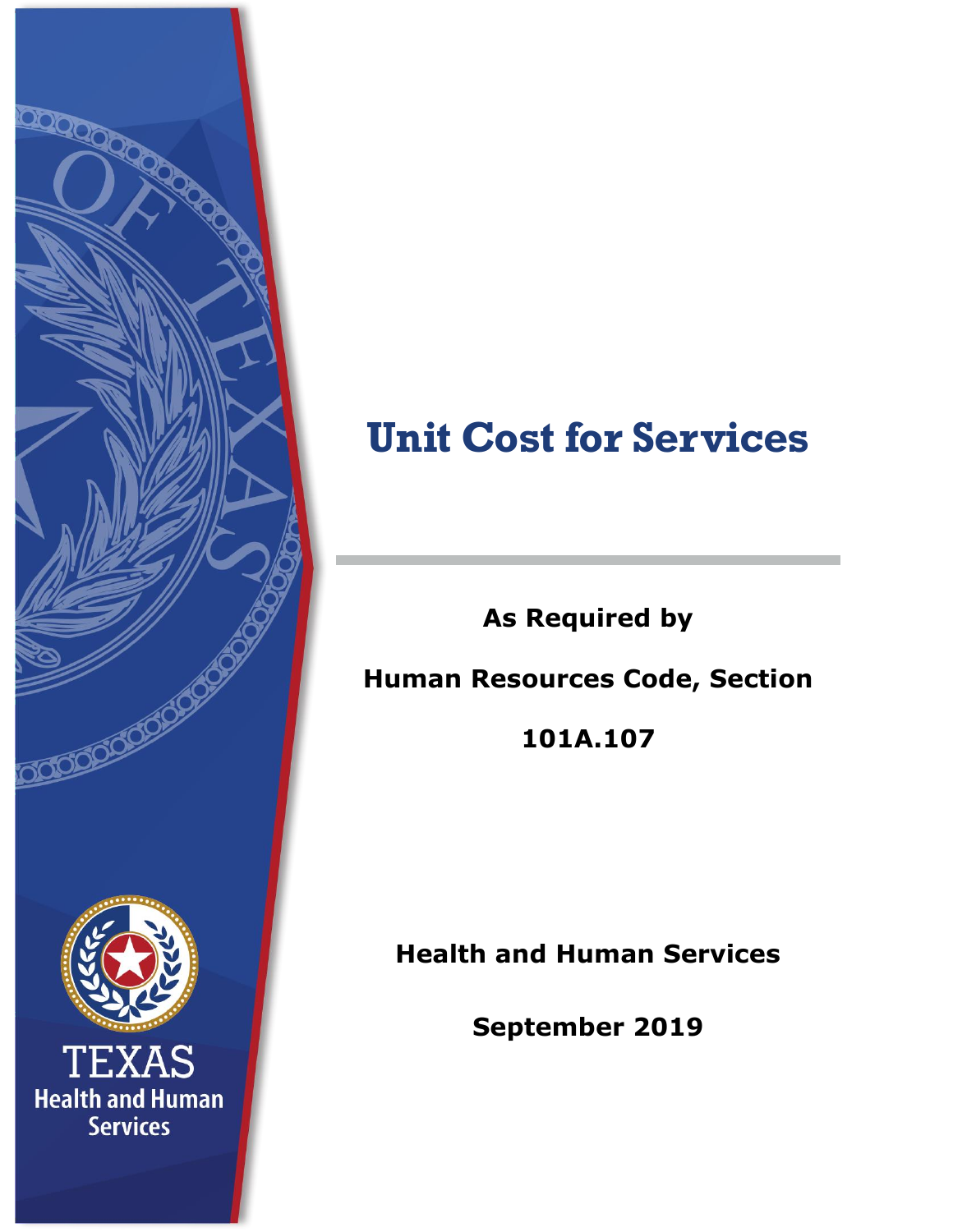### **Introduction**

The *Unit Cost for Services Report* is submitted per Human Resources Code, Section 101A.107. The Texas Health and Human Services Commission (HHSC) is required to submit the report annually to the Office of the Governor and the Legislative Budget Board by September 30, per clarifying guidance from the Legislative Budget Board.

The report must clearly identify the unit cost of each service provided by the 28 area agencies on aging, other than services related to community service volunteering and subsidized employment services.

HHSC is the designated state unit on aging responsible for administering programs and services under the Older Americans Act of 1965, Public Law 89-73 (as amended through Public Law 114-144, enacted April 19, 2016). The state unit on aging allocates funds to the area agencies on aging, which administer programs and services in all 254 counties of Texas to support services for people 60 years of age and older, their family members, and caregivers.

The 2019 annual report compiles the state fiscal year 2018 performance data through completion of fiscal year 2018 closeout reconciliation. Brief descriptions of the services included in each table are listed below.

- **Tables 1, 2, and 3 —** Services appropriated through HHSC funding sources under Titles III and VII of the Older Americans Act, Nutrition Services Incentive Program (NSIP), and State General Revenue are reported by rate or unit cost.
- **Table 4 —** Each area agency on aging determines which allowable services to provide based on local needs. The services in this table were not provided in fiscal year 2018.
- **Table 5 —** The Administration, Data Management, Ombudsman, Nutrition Consultation, and Senior Center Operations services, as well as services funded by the State Health Insurance Program (SHIP) and Medicare Improvements for Patients and Providers Act (MIPPA) grants, are provided through cost reimbursement methodology and do not require reporting of persons served or units of service.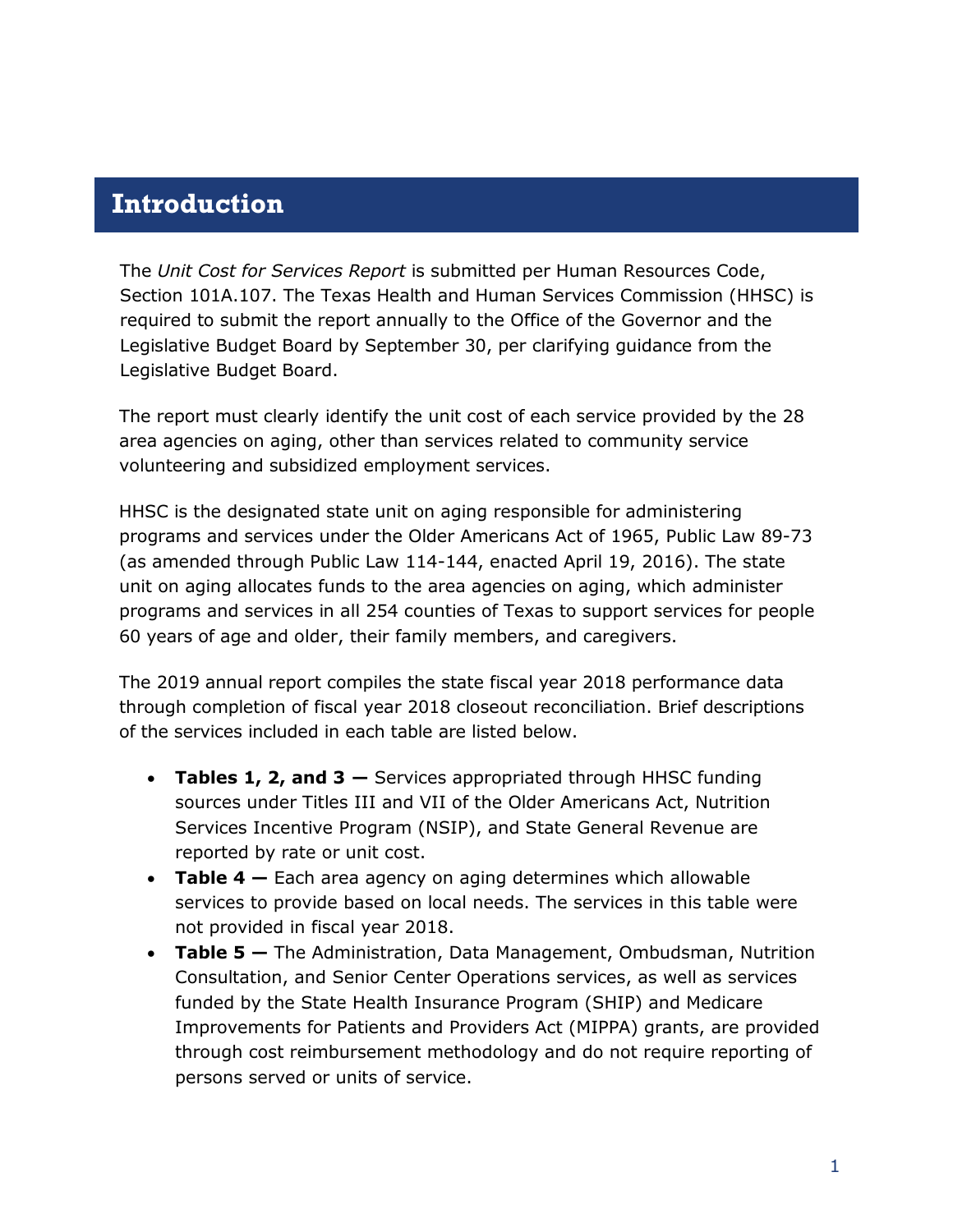| <b>Service Title</b>                                     | <b>Unit Description</b> | <b>Expenditures</b> | <b>Units Purchased</b> | <b>Average Cost</b><br><b>Per Unit</b> |
|----------------------------------------------------------|-------------------------|---------------------|------------------------|----------------------------------------|
| <b>Care Coordination</b>                                 | One Hour                | \$3,804,363         | 41,502                 | \$91.67                                |
| <b>Caregiver Support Coordination</b>                    | One Hour                | \$2,819,348         | 26,921                 | \$104.73                               |
| <b>Information, Referral and</b><br><b>Assistance</b>    | One Contact             | \$2,935,704         | 211,349                | \$13.89                                |
| <b>Legal Assistance 60 and Over</b>                      | One Hour                | \$2,225,070         | 22,556                 | \$98.65                                |
| <b>Legal Awareness</b>                                   | One Contact             | \$1,235,302         | 98,276                 | \$12.57                                |
| <b>Participant Assessment - Access</b><br>and Assistance | One Complete Assessment | \$1,327             | 15                     | \$88.47                                |

#### **Table 1. Access and Assistance Services Unit Cost of Service—State Fiscal Year 2018**

#### **Table 2. Nutrition Services Unit Cost of Service—State Fiscal Year 2018**

| <b>Service Title</b>        | <b>Unit Description</b> | <b>Expenditures</b> | <b>Units Purchased</b> | <b>Average Cost</b><br><b>Per Unit</b> |
|-----------------------------|-------------------------|---------------------|------------------------|----------------------------------------|
| <b>Congregate Meals</b>     | One Meal                | \$19,020,948        | 3,027,856              | \$6.28                                 |
| <b>Home-Delivered Meals</b> | One Meal                | \$24,864,868        | 4,847,206              | \$5.13                                 |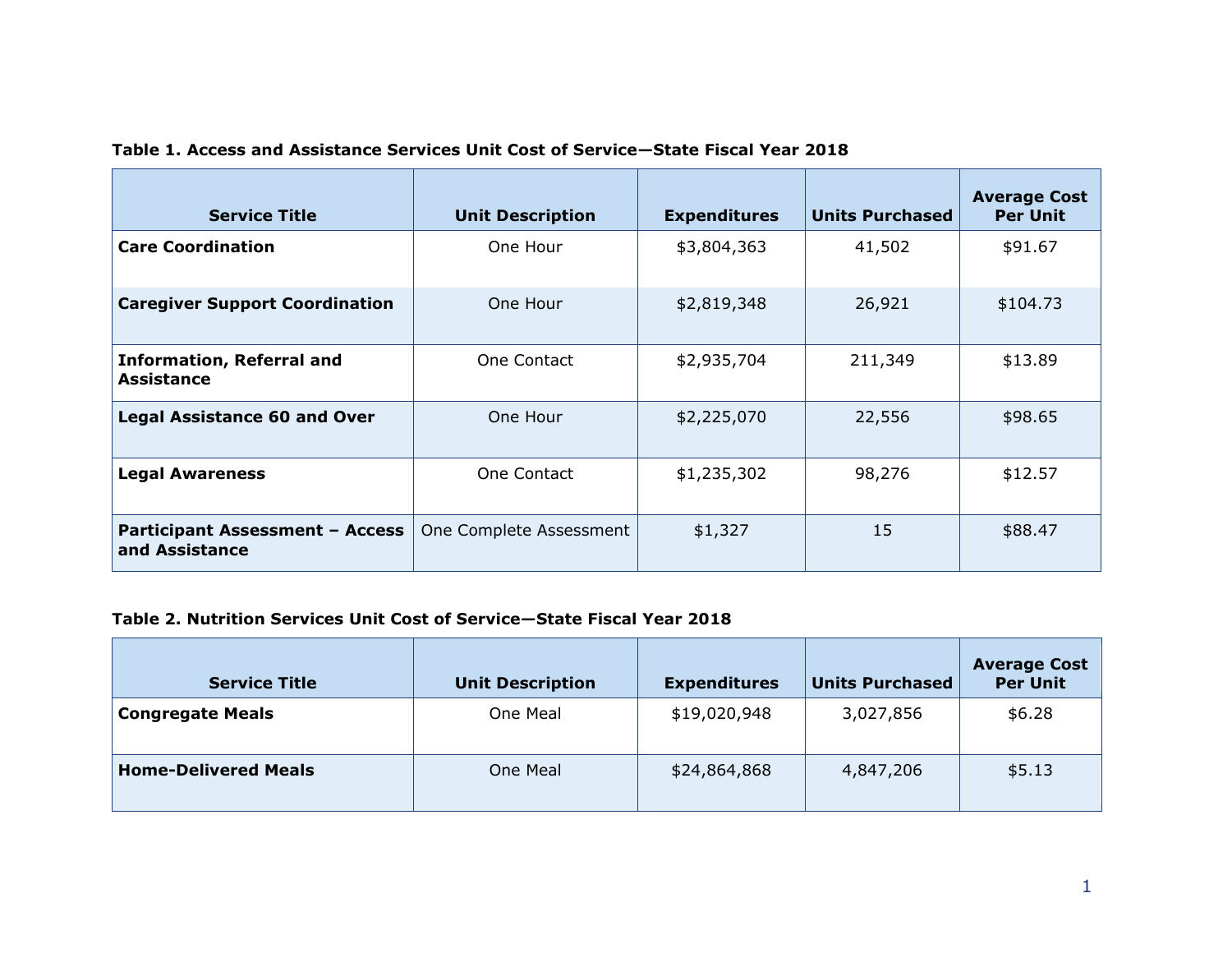| <b>Service Title</b>                                         | <b>Unit Description</b> | <b>Expenditures</b> | <b>Units Purchased</b> | <b>Average Cost</b><br><b>Per Unit</b> |
|--------------------------------------------------------------|-------------------------|---------------------|------------------------|----------------------------------------|
| <b>Nutrition Education</b>                                   | One Contact             | \$17,309            | 84,562                 | \$0.20                                 |
| <b>Participant Assessment -</b><br><b>Nutrition Services</b> | One Complete Assessment | \$88,894            | 1,529                  | \$58.14                                |

#### **Table 3. Services to Assist Independence Unit Cost of Service—State Fiscal Year 2018**

| <b>Service Title</b>                               | <b>Unit Description</b> | <b>Expenditures</b> | <b>Units Purchased</b> | <b>Average Cost</b><br><b>Per Unit</b> |
|----------------------------------------------------|-------------------------|---------------------|------------------------|----------------------------------------|
| Day Activity and Health Services                   | One-Half Day            | \$51,484            | 4,022                  | \$12.80                                |
| Caregiver Respite Care - In<br>Home                | One Hour                | \$2,066,971         | 149,018                | \$13.87                                |
| Caregiver Respite Care -<br><b>Institutional</b>   | One Hour                | \$134,758           | 22,067                 | \$6.11                                 |
| Caregiver Respite Care -<br><b>Non-Residential</b> | One Hour                | \$114,598           | 11,778                 | \$9.73                                 |
| <b>Caregiver Education and</b><br><b>Training</b>  | One Contact             | \$379,409           | 4,699                  | \$80.74                                |
| <b>Caregiver Information Services</b>              | One Activity            | \$1,193,723         | 9,865                  | \$121.01                               |
| <b>Chore Maintenance</b>                           | One Hour                | \$81,403            | 1,744                  | \$46.67                                |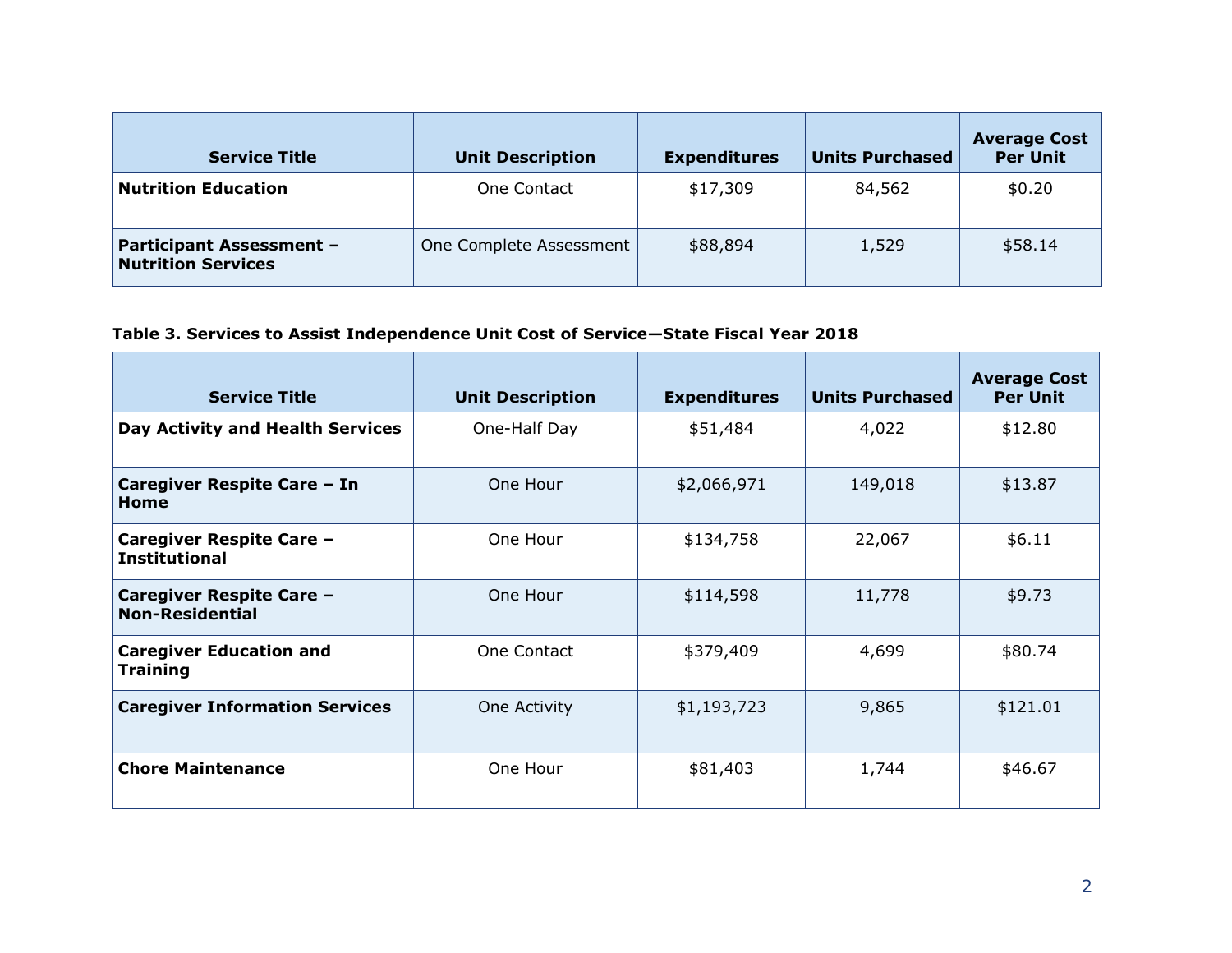| <b>Service Title</b>               | <b>Unit Description</b> | <b>Expenditures</b> | <b>Units Purchased</b> | <b>Average Cost</b><br><b>Per Unit</b> |
|------------------------------------|-------------------------|---------------------|------------------------|----------------------------------------|
| <b>Emergency Response</b>          | One Month of Service    | \$130,361           | 4,539                  | \$28.72                                |
| <b>Evidence-Based Intervention</b> | One Contact             | \$1,759,674         | 37,733                 | \$46.63                                |
| <b>Health Maintenance</b>          | One Contact             | \$1,907,480         | 14,842                 | \$128.52                               |
| <b>Health Screening</b>            | One Contact             | \$9,889             | 1,682                  | \$5.88                                 |
| <b>Homemaker</b>                   | One Hour                | \$649,311           | 48,630                 | \$13.35                                |
| <b>Income Support</b>              | One Contact             | \$492,555           | 1,940                  | \$253.89                               |
| <b>Instruction and Training</b>    | One Contact             | \$169,502           | 4,242                  | \$39.96                                |
| <b>Mental Health Services</b>      | One Contact             | \$4,818             | 57                     | \$84.53                                |
| <b>Personal Assistance</b>         | One Hour                | \$792,475           | 55,853                 | \$14.19                                |
| <b>Physical Fitness</b>            | One Contact             | \$17,275            | 3,045                  | \$5.67                                 |
| <b>Residential Repair</b>          | One Dwelling            | \$3,303,260         | 1,906                  | \$1,733.08                             |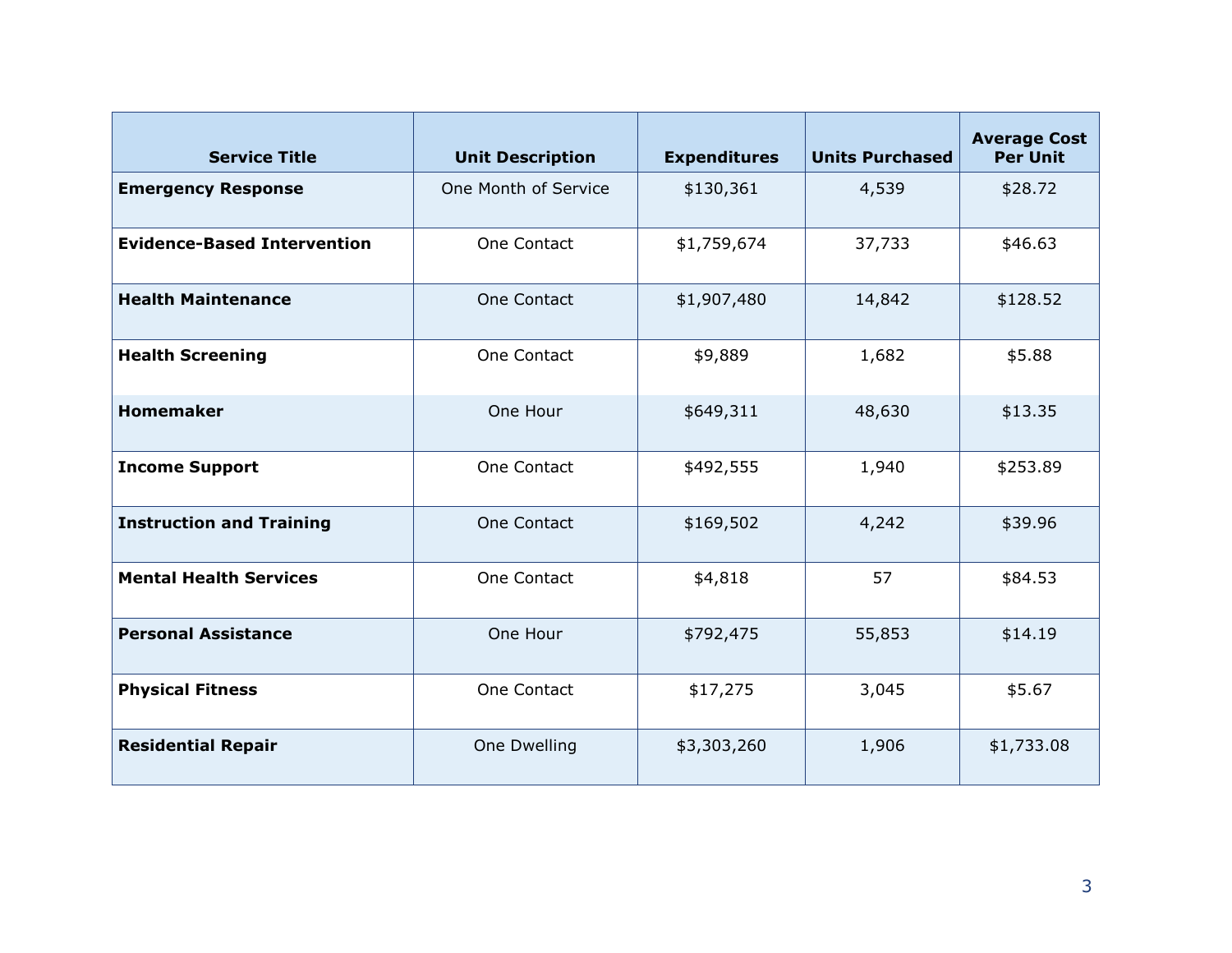| <b>Service Title</b>                            | <b>Unit Description</b> | <b>Expenditures</b> | <b>Units Purchased</b> | <b>Average Cost</b><br><b>Per Unit</b> |
|-------------------------------------------------|-------------------------|---------------------|------------------------|----------------------------------------|
| <b>Telephone Reassurance</b>                    | One Contact             | \$28,153            | 3,049                  | \$9.23                                 |
| <b>Transportation Demand</b><br><b>Response</b> | One, One-Way Trip       | \$4,127,856         | 553,990                | \$7.45                                 |
| <b>Visiting</b>                                 | One Contact             | \$17,582            | 2,920                  | \$6.02                                 |
| <b>Voucher - Caregiver Respite</b><br>Care      | One Hour                | \$76,144            | 7,036                  | \$10.82                                |
| <b>Voucher - Homemaker</b>                      | One Hour                | \$30,715            | 2,799                  | \$10.97                                |
| <b>Voucher - Transportation</b>                 | One, One-Way Trip       | \$1,176             | 151                    | \$7.79                                 |

#### **Table 4. Services Not Provided—State Fiscal Year 2018**

| <b>Service Title</b>              | <b>Unit Description</b> | <b>Expenditures</b> | <b>Units Purchased</b> | <b>Average Cost</b><br><b>Per Unit</b> |
|-----------------------------------|-------------------------|---------------------|------------------------|----------------------------------------|
| <b>Nutrition Counseling</b>       | One Contact             | \$0                 | 0                      | \$0.00                                 |
| <b>Recreation</b>                 | One Contact             | \$0                 | 0                      | \$0.00                                 |
| <b>Transportation Fixed Route</b> | One, One-Way Trip       | \$0                 | 0                      | \$0.00                                 |